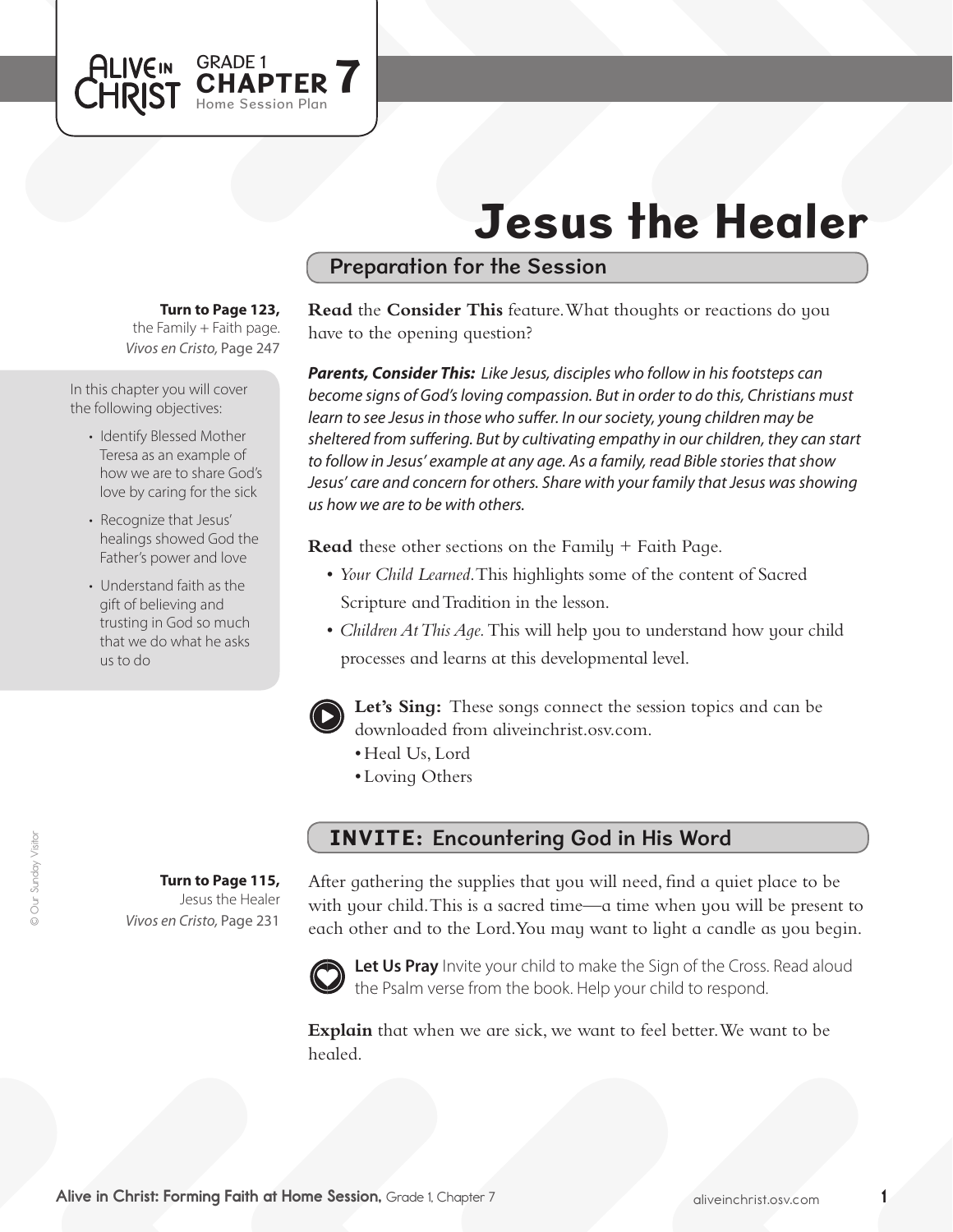*Say:*When people are sick and need to be healed, we look for doctors and medicines to help them get better.We also ask God for his help. Let's listen to a reading from the Gospel of Matthew to learn more.

**Guide** your child through the Preparing for God's Word Ritual you learned in the Introduction Session or play Track 1 of the Songs of Scripture CD.

- Proclaim God's Word in the Parchment Paper box on the page.
- Maintain several moments of silence.
- Ask: What did you hear God say to you today?

**Invite** your child to respond and also share what you heard.

Now, look at the *What Do You Wonder?* box.

**Say:** Jesus helps people when they are sick. He cares for and makes himself very close to those who are suffering. We are comforted when we have faith that Jesus is with us when we are sick.

**Invite** your child to respond to the questions. Prompt what else they might wonder about their faith in Jesus and Jesus healing people.

### DISCOVER: Learning God's Truth

**Turn to Page 116,** Share God's Love *Vivos en Cristo,* Page 233

> **Turn to Page 117,**  God's Goodness

*Vivos en Cristo,* Page 235

**Show** your child the picture of Blessed Mother Teresa.

**Read** aloud the first two paragraphs.

**Tell** your child that the story of Mother Teresa takes place in Calcutta, India, where many poor people live in the streets.

**Read** the story of Blessed Mother Teresa on this page and the next page.

**Have** your child circle the loving actions of Mother Teresa. (she smiled, held people's hands, prayed with them and for them)

**Read** aloud the paragraph under "God's Goodness."

**Have** your child complete the Share Your Faith activity.

*Parents, Consider This: Blessed Mother Teresa became a sign of God's presence for the people of Calcutta because she saw the face of Jesus in the faces of the poor. We can be a sign of God for others, too. Help your child see the opportunity for loving service in the needs of the world.*

**Turn to Page 118,** Jesus Heals *Vivos en Cristo,* Page 237 **Read** aloud the opening question and the paragraph.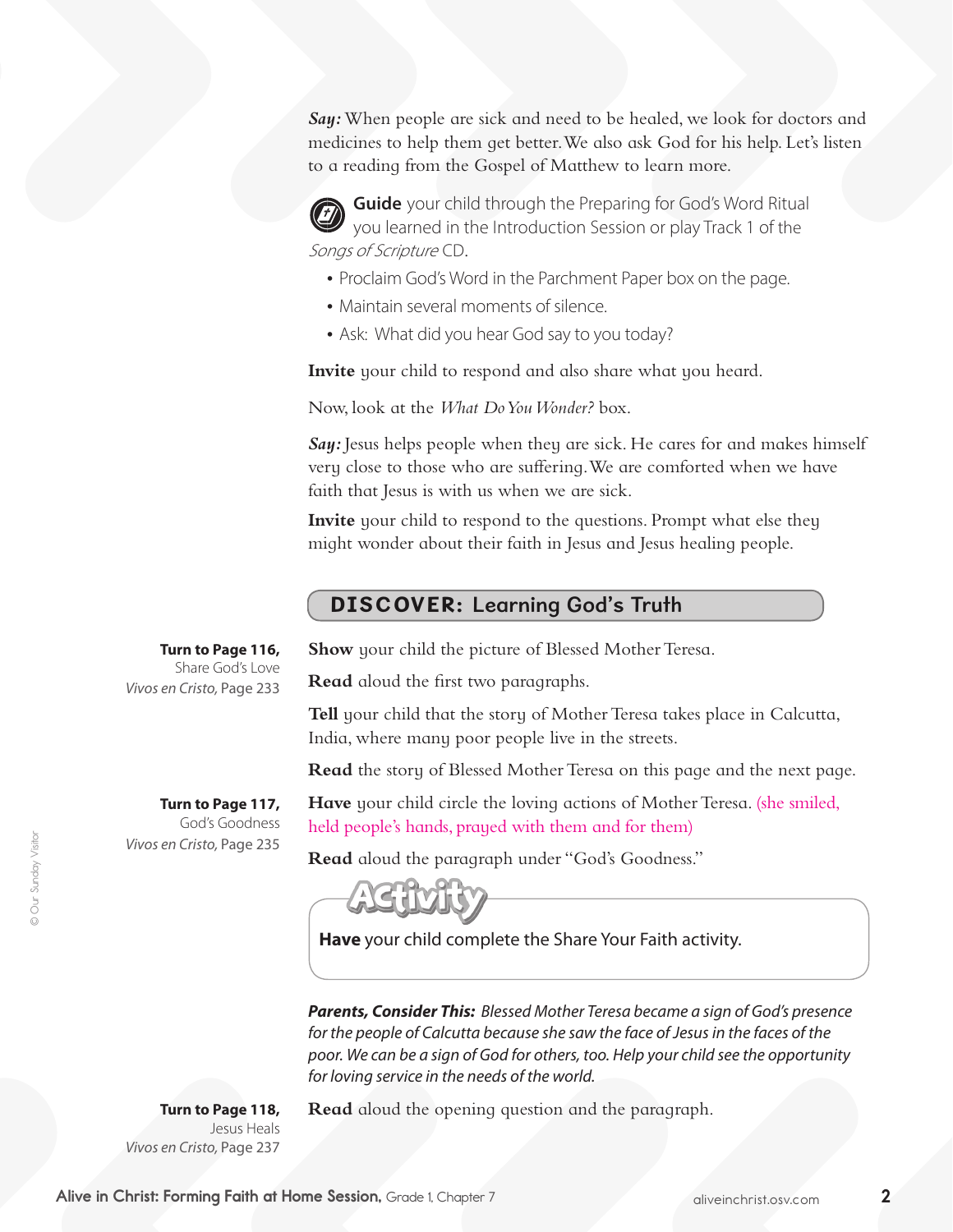

**Proclaim** the Scripture story.

**Pause** between the second and third paragraph and ask what he or she thinks Jesus will do next.



<sup>*Do* the gold-star activity.</sup>

**Read** the definition of **faith** in the Catholic Faith Words box.

**Read** the paragraph.

**Explain** to your child how Jesus' acts of healing brought about bigger results than simply restoring people to bodily health.When Jesus, as the Son of God, healed people, they felt God's power and love.

**This** is a wonderful opportunity to refer to page 305 in the Our Catholic Tradition section and read together how the Church brings God's healing to people through the Sacrament of Anointing of the Sick.



**Have** your child complete the Connect Your Faith activity.

*Parents, Consider This: The healing of Jairus' daughter is especially significant when we consider that Jairus was an important man in the community. He was the ruler of the synagogue near Capernaum. Even though he was a leader in the community he had to come to Jesus with faith and trust in God's power to heal. We have to do the same today. In your family prayers, remember to pray for the sick and the suffering. Teach and encourage your child to put their concerns in the hands of God.* 

### LIVE: Living Our Faith

**Read** aloud the paragraph.

Ask: How can you help people feel better?



**Do** the gold-star activity.

**Read** the paragraph about Saint Louise de Marillac.

- Share your reactions to the information.
- Ask: How do you share God's love with others? (care for the sick, donate food, etc.)

**Turn to Page 120,**  Our Catholic Life *Vivos en Cristo,* Page 241

**Turn to Page 121,**  People of Faith *Vivos en Cristo,* Page 243

**Turn to Page 119,** Jesus Healing Actions *Vivos en Cristo,* Page 239